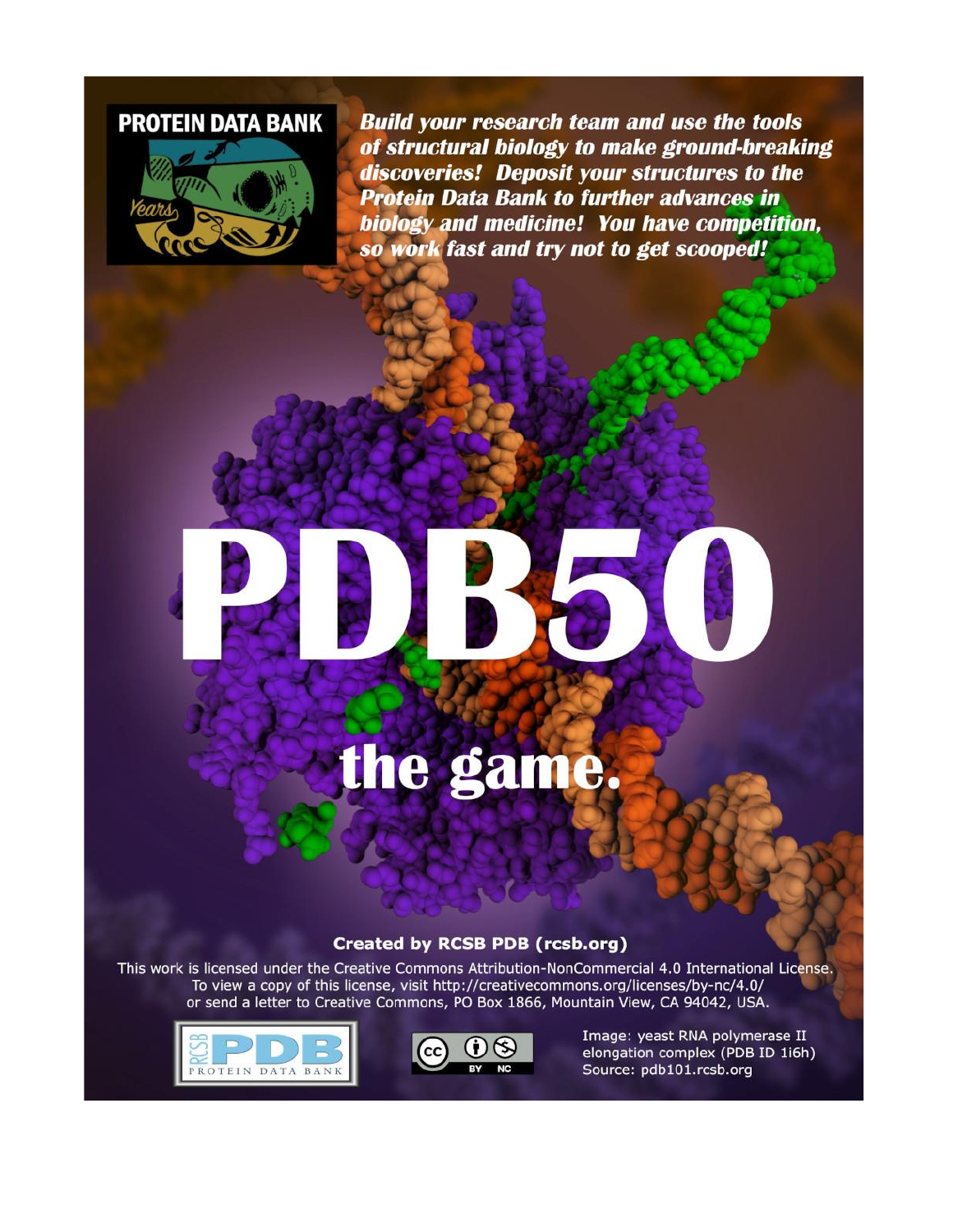## Welcome to PDB50!

Every biological molecule has a shape. Scientists perform specialized experiments to visualize and record these molecular shapes at the atomic level, providing insight into the functions of these molecules, their roles in life processes, and how drugs and vaccines can be developed to target diseases. Since 1971, over 175,000 atomic structures of proteins and nucleic acids (DNA, RNA) have found their home at the Protein Data Bank (PDB), the single worldwide, open-access repository for three-dimensional structures of biological macromolecules. Every day, students, educators, and scientists use PDB content and tools free of charge to explore, understand, and advance the fields of biology and biomedicine.

This game celebrates the 50th anniversary of the PDB by giving players the opportunity to explore the process of structure discovery. Build your research team and use the tools of structural biology to make ground-breaking discoveries. Prepare samples and grow crystals. Use X-ray crystallography, electron microscopy, and NMR spectroscopy to collect the data necessary to complete a project and deposit a structure to the PDB. Then, move on to the next project...but keep an eye on the competition and try not to get scooped!

Explore the world of biology and biomedicine at the molecular level at **[wwpdb.org](https://wwpdb.org/)**.

#### **Game Contents**

- 1 Game Board
- 32 Innovation cards (28 PDB Deposition cards + 4 Additional Action cards)
- 1 Leader token  $(\mathbf{1})$
- 4 Principal Investigator markers
- 40 Researcher tokens (10 x  $\star$  / 10 x  $\star$  / 10 x  $\star$  / 10 x  $\hat{\star}$
- 20 Sample tokens  $(①)$
- 20 Crystal tokens  $($ )
- 60 Data tokens  $(20 \times \blacksquare / 20 \times \lozenge / 20 \times \blacktriangle)$
- 30 Achievement tokens  $(\star)$

#### **Game Setup**

- 1. Place the game board in the middle of the play area.
- 2. Shuffle all of the **Innovation** cards and place the deck face-down next to the board.
- 3. Draw three **Innovation** cards and place them on the three *Innovate* boxes along the bottom edge of the board. Each card should be placed face up and positioned such that the top edge of the card hides the red text box and completes an intact Action box.
- 4. Separate different token types ( $\bigcirc \bullet \blacksquare \bullet \blacktriangle \star \bullet$   $\bigcirc \star \bullet$  into piles next to the board. This area will be referred to as "Supply" hereafter.
- 5. Each player should select a Principal Investigator marker (red, green, blue, or yellow) and acquire one  $\lambda$  Researcher token of the same color from Supply.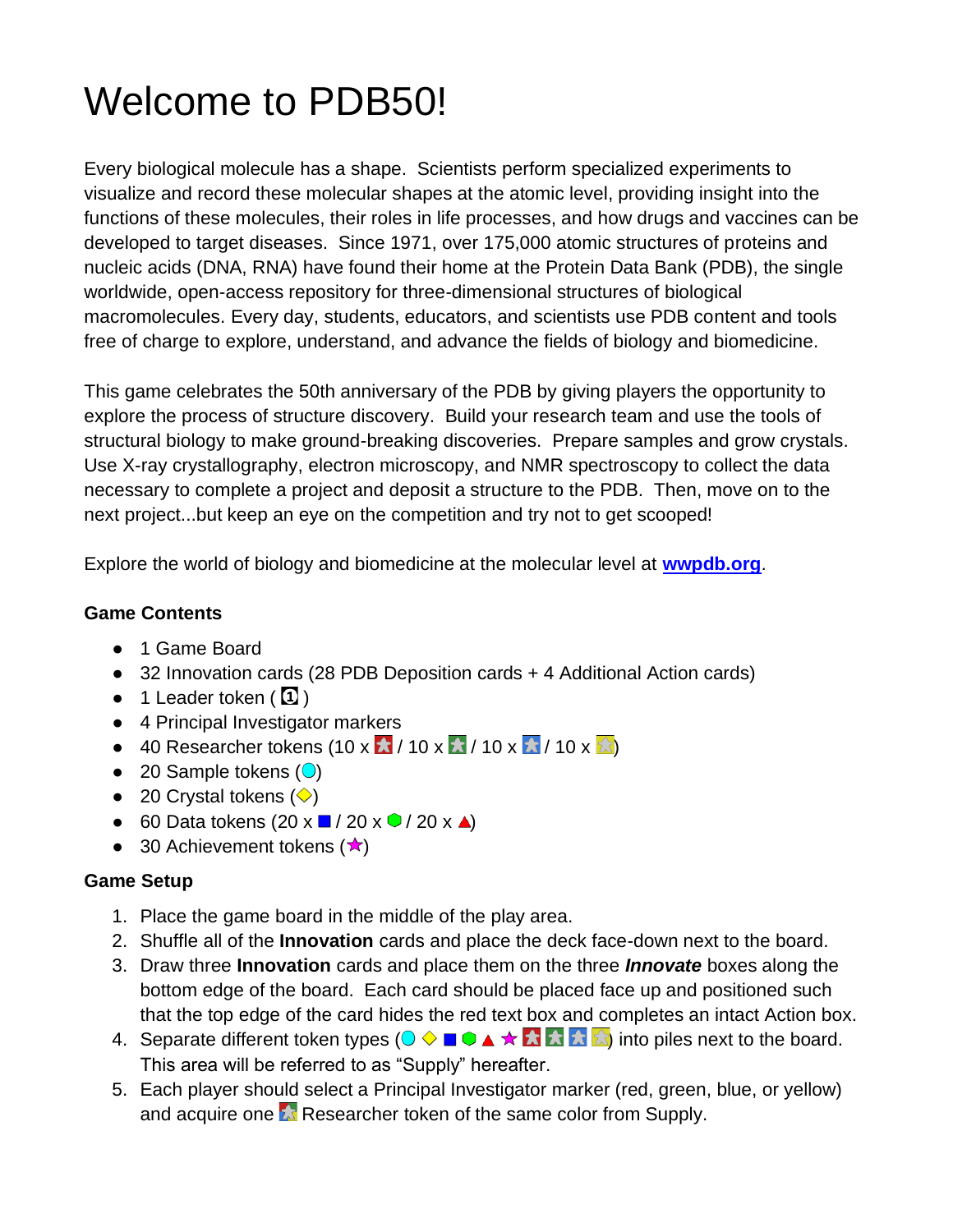- 6. Select one player to start with the  $\Omega$  Leader token. This can be done randomly or according to a criterion agreed upon by all players (*e.g.,* oldest player, player with the most publications, player who spent the longest time in graduate school, *etc.*)
- 7. Select one token of each Data type  $(\blacksquare \bigcirc \blacktriangle)$ . From this group, the player to the right of the Leader selects and acquires the token of their choice. Then, the player to their right chooses and acquires one of the two remaining tokens. Finally, the player to their right (the player to the left of the Leader) acquires the remaining token.



#### **Initial Game Setup**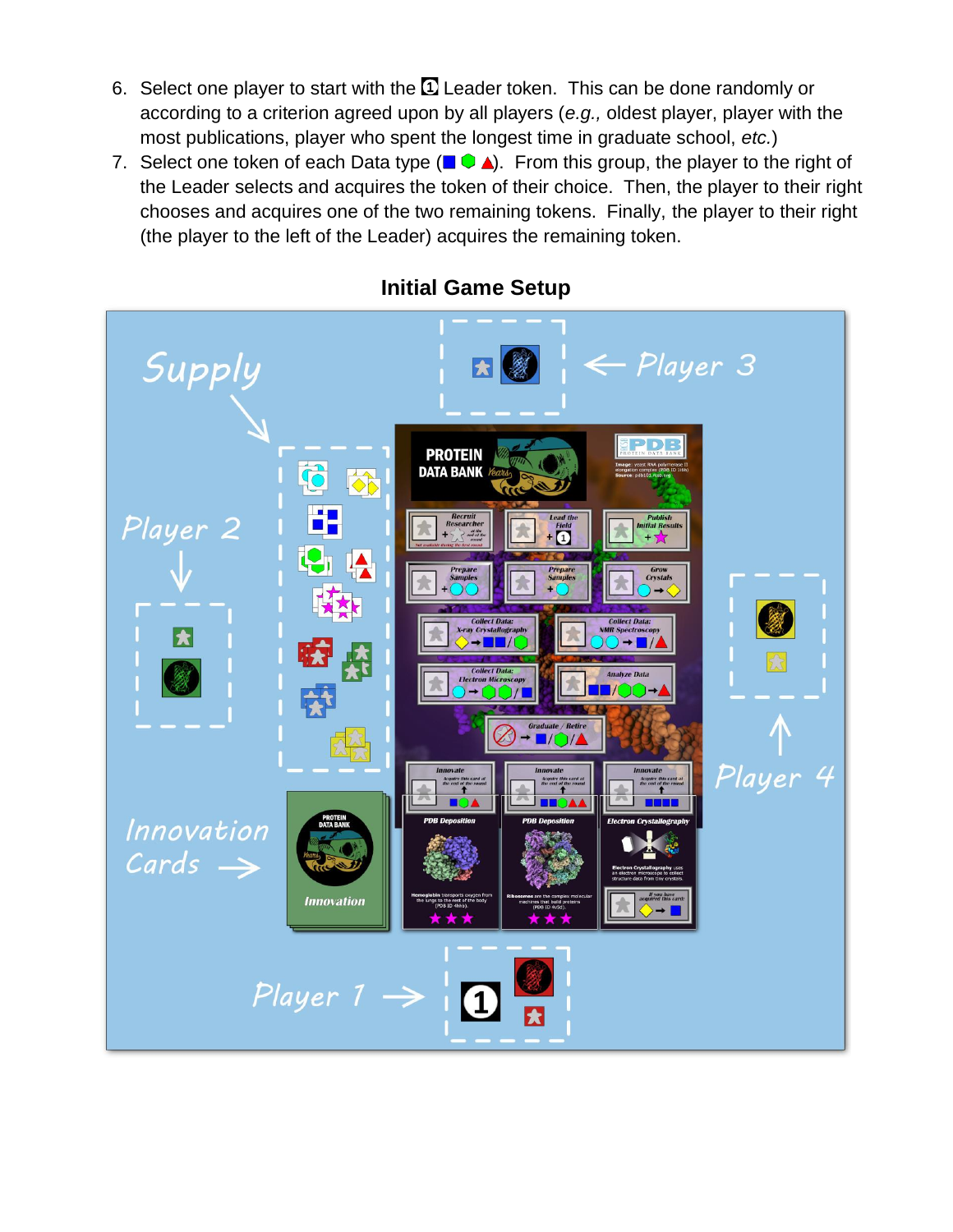#### **Game Rules**

- 1. A game comprises multiple rounds. During each round, each player will take one or more turns.
- 2. At the beginning of a round, the player holding the  $\Omega$  Leader token takes the first turn.
- 3. After the Leader has taken the first turn, play proceeds to their left, with each player taking a turn (skipping players who are unable to take a turn) until no player can take additional turns. If any players have more than one  $\mathbb{Z}$  Researcher token, several circuits of the players may be required to complete a round.
- 4. On each turn, a player must place one (and only one) of their  $\mathbb{Z}$  Researcher tokens on an Action box (marked by  $\Box$ ), either on the game board or on an Additional Action (**Innovation**) card they have acquired. Alternatively, the player may discard a Researcher token using the *Graduate / Retire* Action.
- 5. A player may not select an Action they are unable to perform (*i.e.*, a player cannot return to Supply a token they do not already possess).
- 6. When an Action box has been selected by placement of a  $\lambda$  Researcher token, the player who placed the token must then immediately perform the associated Action. There are two exceptions to this rule: **A** Researcher tokens gained using the **Recruit** *Researcher* Action and **Innovation** cards claimed using an *Innovate* Action are not acquired until the current round has ended.
- 7. After a player has performed one Action, their turn is finished and play passes to the player on their left.
- 8. A player who has at least one un-played **A** Researcher token must take a turn.
- 9. A player who lacks any un-played  $\mathbb{Z}$  Researcher tokens cannot take a turn and is skipped.
- 10.A  $\lambda$  Researcher token placed in an Action box remains there until the end of the round and cannot be used again until the next round.
- 11.During a round, a player cannot select an Action that has already been performed that round. The exception is the *Graduate / Retire* Action, which can be performed multiple times by any player during a round.
- 12. A player who needs to play a  $\lambda$  Researcher token but finds no open, usable Action boxes must perform the *Graduate / Retire* Action.
- 13.A player cannot perform the *Graduate / Retire* Action if doing so would leave them with a total of zero **M** Researcher tokens.
- 14.Tokens can be acquired from or returned to Supply only as part of an Action or as part of Game Setup.
- 15. When no player can take a turn, a round ends. All players collect their  $\mathbb{Z}$  Researcher tokens and acquire any **Innovation** cards that have been claimed during the round, and new **Innovation** cards are drawn and placed on open *Innovate* Action boxes. A new round then begins, starting with the player who has the  $\Omega$  Leader token.
- 16.Endgame. A game ends at the conclusion of a round during which any player reaches **12** or more  $\star$  Achievement. The winner is the player with the most  $\star$  Achievement at the end of the game. The winner may not necessarily be the player who triggered the endgame. Ties are won by the player with the most total Data  $(\blacksquare + \lozenge + \blacktriangle)$  tokens.